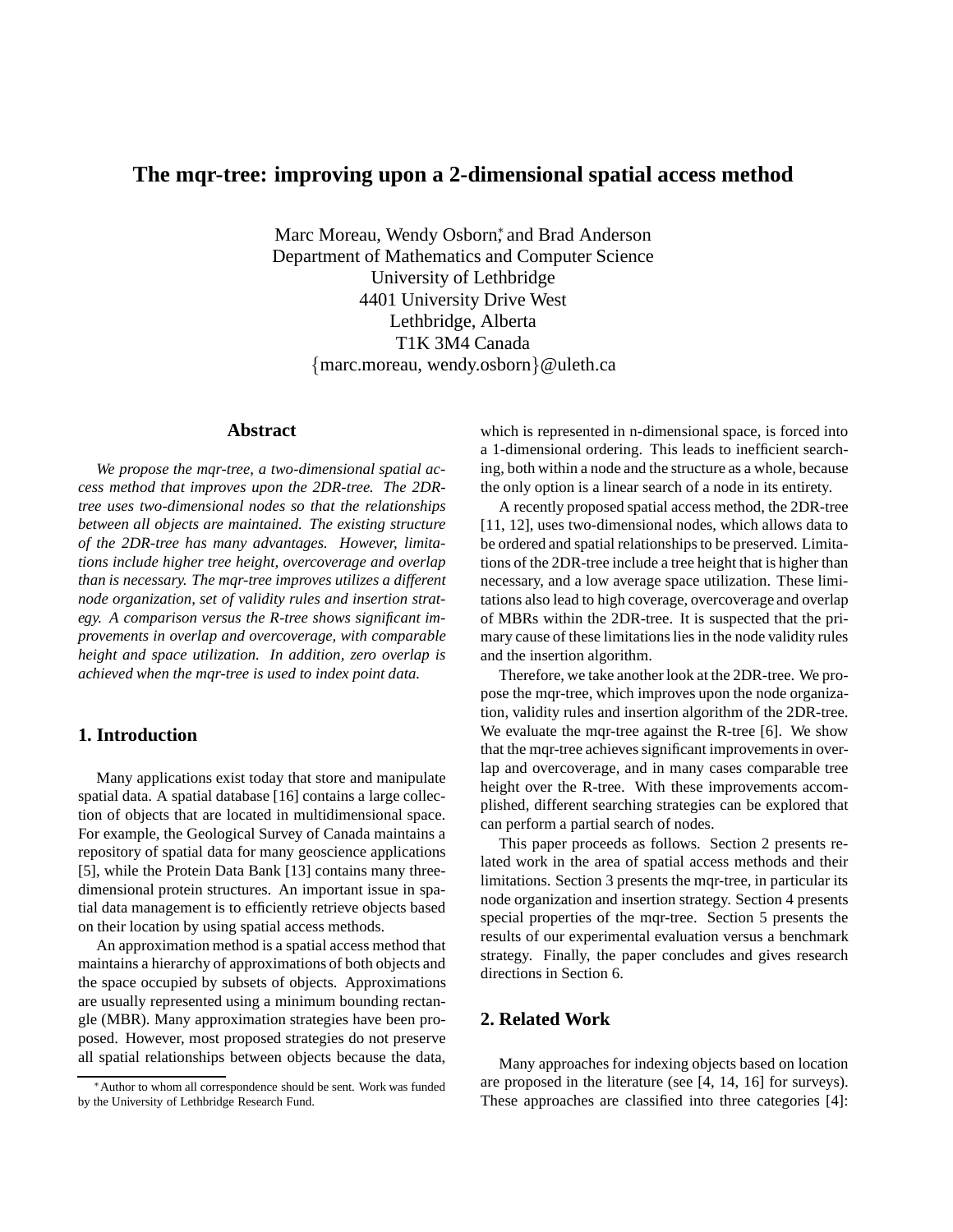

**Figure 1. Node**

| $A_x = B_x$ $A_x > B_x$ $A_y = B_y$ $A_y > B_y$ Placement |  |     |
|-----------------------------------------------------------|--|-----|
|                                                           |  | SW  |
|                                                           |  | SW  |
|                                                           |  | NW  |
|                                                           |  | NW  |
|                                                           |  | SЕ  |
|                                                           |  | SЕ  |
|                                                           |  | NE  |
|                                                           |  | NΕ  |
|                                                           |  | EC. |

**Figure 2. Relative orientation of A with respect to B**

main memory methods, point access methods and spatial access methods (spatial access methods). Many important strategies are proposed in all categories. We focus on spatial access methods, since our work is in this category.

Spatial access methods provide uniform access to both point and object data. Also, they remain height-balanced in the presence of a dynamic object set. Many spatial access methods are proposed in the literature [6, 1, 2, 7, 15, 10, 8]. They can be classified [4] into approximation, clipping, and mapping methods.

Approximation methods store a hierarchy of approximations of both objects and the space occupied by subsets of objects. Since the space is not partitioned, approximations can overlap. Many approximation methods are proposed, including the R-tree [6], the  $R^*$ -tree [1], the X-tree [2] and the 2DR-tree [11, 12]. Clipping methods, such as the  $R^+$ tree [15], partition an object into parts so that overlap is avoided. Mapping methods map objects in n-dimensional space into a one-dimensional order. The objects are then stored and retrieved using an access method such as a  $B^+$ tree [3]. Approaches that use mapping include Z-ordering [10], the Hilbert R-tree [7], and the Filter tree [8].

No n-dimensional to one-dimensional mapping of spatial data exists that preserves all spatial relationships between objects [4]. A limitation to most hierarchical spatial access methods is their one-dimensional structure. This forces objects in n-dimensional space into a one-dimensional ordering, which results in the loss of spatial relationships. This leads to inefficient searching, both within a node and the structure as a whole, because the only option is a linear search of a node in its entirety. Mapping methods do provide a one-dimensional ordering of objects, but they cannot maintain all spatial relationships.

The 2DR-tree [11, 12], a recently proposed spatial access method, attempts to overcome these limitations by proposing a structure that fits the data as given, instead of forcing n-dimensional data to fit a one-dimensional structure. Twodimensional nodes are used, which allows spatial relationships between objects to be preserved. Node validity rules are defined and applied during object insertion to ensure that spatial relationships are maintained.

The 2DR-tree has many advantages, including different searching strategies and traversal of space in different dimensions. Limitations of the 2DR-tree include a tree height that is higher than necessary, and a low average space utilization. These limitations also lead to high coverage, overcoverage and overlap of MBRs within the 2DR-tree. We have identified that an improved strategy for the placement of objects within a node, and a corresponding insertion algorithm, will alleviate many of the limitations of the 2DRtree while preserving the two-dimensional structures and the ability to maintain spatial relationships among objects in each node.

### **3. The mqr-tree**

In this section, we present the new approach to organizing objects within a node, updated node validity rules, and the new insertion strategy.

#### **3.1. Node Organization and Validity**

As with the 2DR-tree, we determine the relative placement of objects in the tree by using the centroids of their MBRs. The origin of a 2DR-tree node is the bottom lefthand node entry. In addition, the 2DR-tree is built from the bottom-up, and therefore all leaf nodes are on the same level. For the mqr-tree, we redefine the origin of a node, and the relative orientation of two centroids. In addition, we relax the requirement that the tree must be height-balanced.

Figure 1 depicts the new node layout. A node contains 5 locations. Each location contains a pointer to either another node or an object. A node must have at least two locations that reference either an object or a subtree. The origin of the node is the now the centre of the node. The centre is defined by the centroid of the **node MBR**, which is an MBR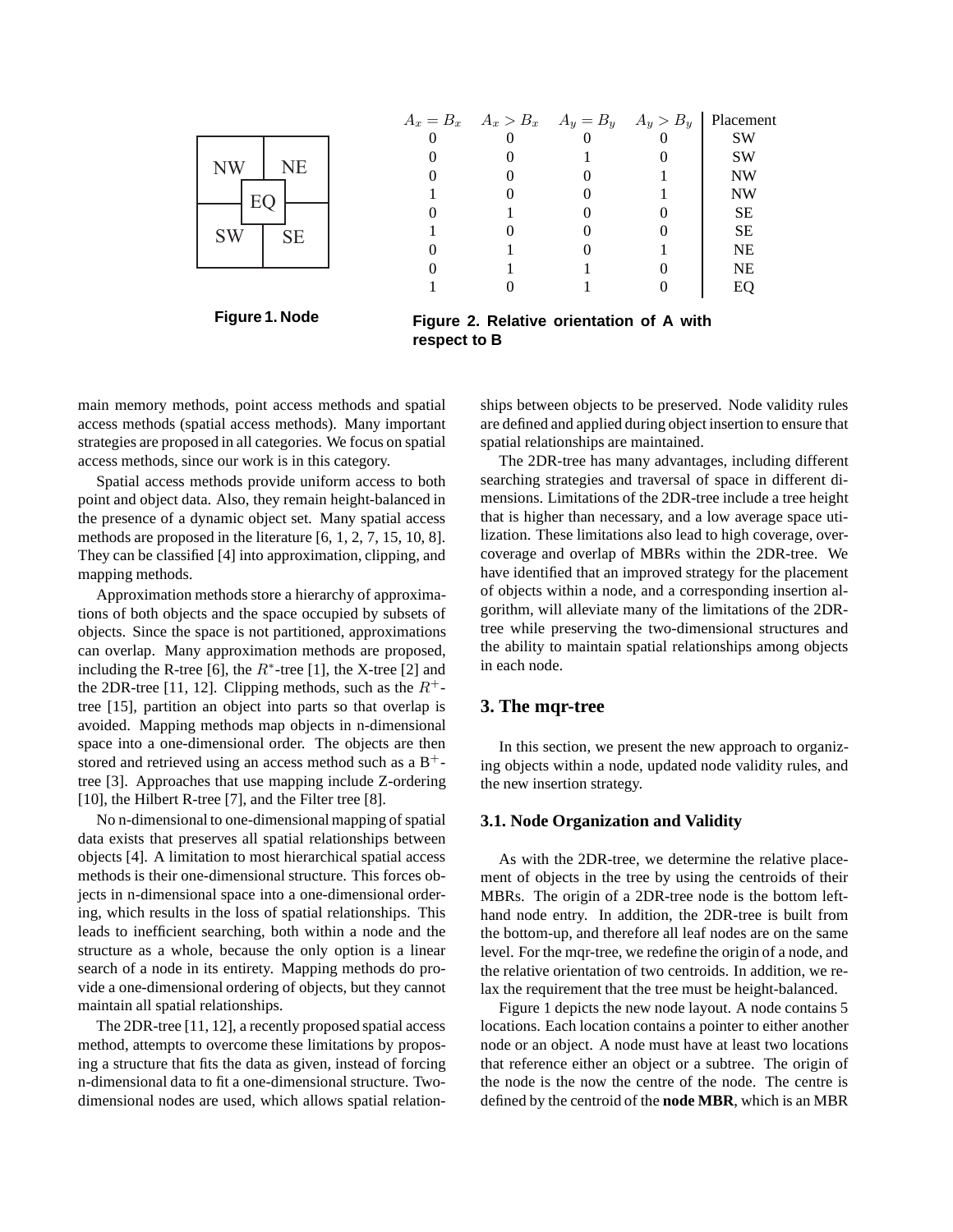

**Figure 3. NorthEast Node MBR expansion**

that contains all objects in the node, and any subtrees of the node. As objects are added to and removed from the node, the centre of the node will change.

Figure 2 depicts the redefined orientations, where A refers to the centroid of a new object, and B refers to the centre of the node. The orientations (NE, SE, SW, NW) are redefined to include centroids that fall on the axes (E, S, W, N, respectively). Also, an equals (EQ) orientation is added, to handle two centroids that overlap.

A node is classified as either 'NORMAL' or 'CENTER'. In a NORMAL node, the locations are organized based on the orientations defined above (see figure 1). A NORMAL node is valid when:

- 1. The node MBR encloses all the MBRs in the objects or subtrees that the node references, and
- 2. All objects or subtrees pointed to by a location are in the proper quadrant relative to the node centroid.

In a CENTER node, the locations are organized linearly. A CENTER node only references objects whose centroids are the same as the centroid of the node MBR.

### **3.2. Insertion Strategy**

The new insertion strategy works as follows. Beginning at the root node, the node MBR is adjusted to include the new object. Then, the appropriate location, relative to the centroid of the node MBR, is identified for inserting a reference to the new object. If the location is empty, the reference to the object is inserted. Otherwise, the subtree is traversed in the same manner, until either: 1) an appropriate location is found that is empty and the object reference can be inserted, or 2) a leaf node is reached, and no proper location is available for the new object reference. If the object reference cannot be inserted in the proper location of the leaf node, then a new leaf node is created.



**Figure 4. SouthWest Node MBR contraction**

Next, node validity is maintained by removing and reinserting objects that have changed orientation relative to the centroid of the node MBR during the insertion process. When inserting or deleting an object from a node, one of three things will happen to the node MBR:

- 1. The centroid of the node will not change and therefore all objects remain in their proper orientation,
- 2. The centroid of the node moves and the area of the node MBR increases,
- 3. The centroid of the node moves and the area of the node MBR decreases.

In the latter two cases, some areas within the node MBR may have shifted to another quadrant. In addition, some objects may no longer be in their proper relative node location. Any objects in this situation must be located and moved. Objects are moved by re-inserting them so that they are placed in a proper relative location.

Figure 3 shows a NorthEast expansion of the node MBR from the original area (shaded) to the new area. The MBR is split into four quadrants using hashed lines. The direction of the hash indicates the quadrant in which the object on that line is included. The regions that are labeled represent the destination location for the objects found within that region.The 'EQ' location has been omitted for clarity. Notice that after the MBR is expanded, partial regions that once belonged to the NorthWest, NorthEast and SouthEast quadrants now belong to the region that makes up the SouthWest quadrant. Any objects within these areas are no longer properly located relative to the new node centre, and would have to be relocated. Figure 4 shows the SouthWest contraction in a similar manner. All other expansions and contractions work in a similar manner.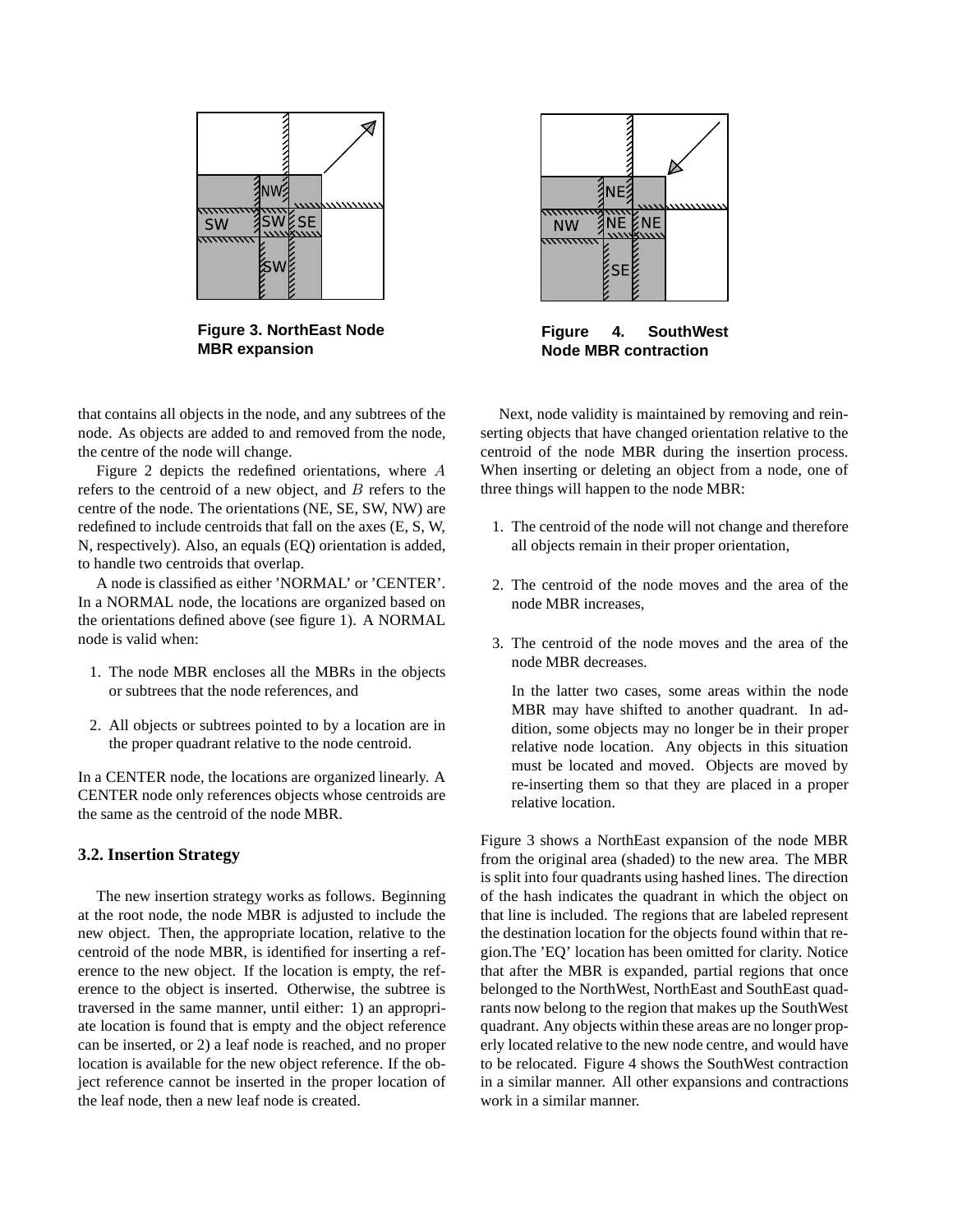## **4. Properties**

In our investigations, we discovered some interesting properties of the mqr-tree index and insertion algorithm:

- Any point, and therefore any MBR centroid, has only one possible location in the tree. This leads to a tree that is independent of the insertion order of all objects.
- The centroid of a node will have the same orientation in its parent as all objects enclosed by the node MBR.
- The MBR of a location will have less then half of its area outside its quadrant, except for the 'EQ' quadrant. This may lead to a minimizing in overlap.
- With datasets consisting of only points, the overlap of any two MBRs at any level of the tree is zero. There is no area that has the potential to be covered twice.

## **5. Evaluation**

Now, we present the results of our empirical evaluation of the mqr-tree. Initially, we compared the mqr-tree with the 2DR-tree [9]. We found that the mqr-tree achieved significant improvements in height, space utilization, coverage, overcoverage and overlap. Here, we compare the performance of the mqr-tree insertion algorithm with the Rtree insertion algorithm [6], which is considered one of the benchmark strategies for spatial indexing.

#### **5.1. Data Sets**

We use both synthetic and real datasets for our comparison. Our synthetic data consist of randomly generated collections of objects that vary in type (i.e. squares, points), size (i.e. 500-10,000 objects) and distribution (i.e. uniform, exponential). Our real data consists of sets of road and railroad data that vary in size from 11,000 to 122,000 line segments. The line data is part of the Digital Chart of the World and obtained from [17].

### **5.2. Tests and Evaluation Criteria**

For each dataset, we created 1000 trees using each algorithm. Each tree was built using randomly-ordered data. The number of nodes, height, average space utilization in each node, total coverage of all MBRs, total overcoverage (i.e. whitespace) of all MBRs, and the total overlap between all MBRs was calculated for each tree. We discuss 4 of those performance factors below:

• Average space utilization - the average number of MBRs per node. Ideally, the higher the number of MBRs per node, the lower the number of nodes and the lower the tree height. Both the MBRs referencing objects and those encompassing other MBRs are included in this calculation.

- Overcoverage the amount of whitespace (i.e. area with no objects) that is contained in the MBRs of a spatial index. Ideally, the amount of overcoverage should be zero or very low. A higher overcoverage will results in searches along paths that will lead to no objects.
- Overlap the amount of space covered by two or more MBRs. Ideally, overlap should If significant overlap exists, then a search may proceed down multiple paths that are covering the same area. This in turn will lead to unnecessary searching, since the extra paths usually do not contain objects required for a query.
- Height the number of nodes from the root to the leaf node on the longest path of the index. Ideally, the shorter the path, the shorter the search from root to leaf. However, shorter paths may also lead to more overcoverage and overlap, so slightly longer paths may be beneficial overall. For the R-tree, all paths are the same length because the tree is height-balanced. Because the mqr-tree is not height-balanced, in addition to the longest path length, the average path length (i.e. average height) is also recorded.

#### **5.3. Results on Synthetic Data**

Table 1 displays the results for the data sets consisting of uniformly distributed squares. Note that for the R-tree, the values for all parameters are averaged over all 1000 runs, since these values vary for each tree. For the mqr-tree, the values are identical for all 1000 trees. As mentioned earlier, the new insertion strategy is independent of the order in which the objects are inserted. The only variation is in how many objects are moved in order to maintain node validity. Also note the two sets of values for height for the mqr-tree. The first value represents the maximum (i.e. worst-case) height, while the second value in parentheses is the average height (i.e. average path length).

Results show that the mqr-tree achieves a significant improvement over the R-tree in many aspects. In particular, there is a 22-25% decrease in coverage, a 10-36% decrease in overcoverage, and a 17-46% decrease in overlap. In all cases, the improvements increase as the number of objects increase. Although the space utilization of the mqr-tree is 13-8% lower than that of the R-tree, it is still at least 50% overall. In addition, although the maximum tree height of the mqr-tree is higher than that of the R-tree, the difference in tree height decreases to 20% as the number of objects increases. It must also be noted that the average tree height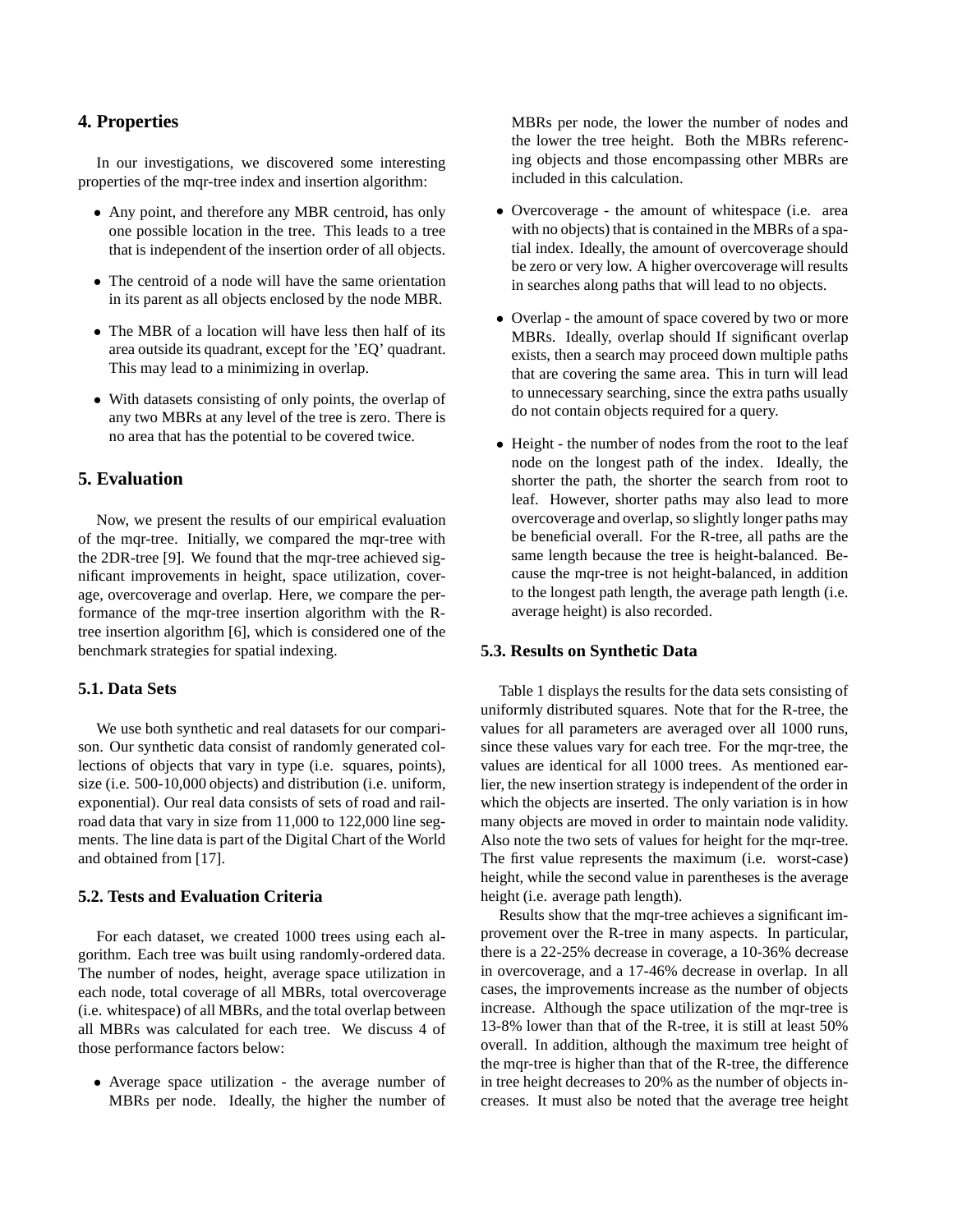| #objects | index    | #nodes | height | util $(\%)$ | coverage     | overcoverage | overlap    |
|----------|----------|--------|--------|-------------|--------------|--------------|------------|
| 500      | mqr-tree | 279    | 7(5)   | 56          | 290177.89    | 40756.80     | 21028.36   |
|          | R-tree   | 305    | 4      | 65          | 372130.69    | 45306.94     | 25402.35   |
| 1000     | mqr-tree | 585    | 8(5)   | 54          | 631842.02    | 80732.27     | 46784.41   |
|          | R-tree   | 605    | 5      | 66          | 837206.01    | 91859.61     | 58061.60   |
| 5000     | mqr-tree | 2870   | 9(6)   | 55          | 3703689.90   | 388583.38    | 246737.32  |
|          | R-tree   | 3021   | 6      | 66          | 5161652.44   | 478843.25    | 334332.24  |
| 10000    | mqr-tree | 5786   | 10(7)  | 55          | 7861089.36   | 758803.43    | 492034.63  |
|          | R-tree   | 6017   | ⇁      | 66          | 10968198.78  | 1005048.34   | 735112.17  |
| 50000    | mqr-tree | 28794  | 11(8)  | 55          | 45248114.33  | 3846739.24   | 2531268.33 |
|          | R-tree   | 30164  | 9      | 66          | 67744586.52  | 5700505.69   | 4394641.83 |
| 100000   | mqr-tree | 57746  | 12(9)  | 55          | 95796506.41  | 7715213.25   | 5091928.56 |
|          | R-tree   | 60368  | 10     | 66          | 148388577.82 | 12014645.01  | 9434519.77 |

**Table 1. Uniform Distribution of Objects**

| #objects | index    | #nodes | height | util $(\%)$ | coverage     | overcoverage | overlap    |
|----------|----------|--------|--------|-------------|--------------|--------------|------------|
| 500      | mqr-tree | 281    | 7(5)   | 56          | 183202.42    | 52329.78     |            |
|          | R-tree   | 266    | 4      | 71          | 245727.36    | 57450.22     | 5120.44    |
| 1000     | mqr-tree | 584    | 7(5)   | 54          | 412179.74    | 101789.65    | $\Omega$   |
|          | R-tree   | 535    | 4      | 71          | 576901.59    | 115082.14    | 13292.48   |
| 5000     | mqr-tree | 2880   | 9(7)   | 55          | 2608566.96   | 503669.43    | $\theta$   |
|          | R-tree   | 2684   | 6      | 71          | 3818879.85   | 620295.57    | 116626.14  |
| 10000    | mqr-tree | 5758   | 9(7)   | 55          | 5683295.67   | 999477.64    | $\Omega$   |
|          | R-tree   | 5375   | 7      | 71          | 8438581.92   | 1284808.36   | 285330.7   |
| 50000    | mqr-tree | 28814  | 11(8)  | 55          | 34311970.34  | 5017147.64   | $\Omega$   |
|          | R-tree   | 26889  | 9      | 71          | 54548019.98  | 7079331.94   | 2062184.26 |
| 100000   | mqr-tree | 57737  | 12(9)  | 55          | 73778577.04  | 10048704.63  | $\theta$   |
|          | R-tree   | 53820  | 9      | 71          | 122816655.76 | 15131590.62  | 5082885.99 |

**Table 2. Uniform Distribution of Points**

of the mqr-tree is almost equal to the height of the R-tree. We believe that this is a small price to pay for the significant decrease in coverage, overcoverage and overlap.

Table 2 presents the results for the data sets consisting of uniformly distributed points. The most significant finding in these results is that zero overlap is achieved when an index is constructed for points using the mqr-tree insertion strategy. This is very important because point queries can be executed without having to potentially traverse multiple paths in the tree. In addition, significant reductions in coverage (25-40%) and overcoverage (9-34%) occur. The values for height are similar to those obtained for the object datasets, and therefore we feel these are insignificant compared to the achievement of zero overlap.

#### **5.4. Results on Real Data**

Table 3 presents the results for the road and railroad data. Here, we also achieve almost no overlap in the mqrtree. The results show that a reduction of almost 100% is achieved. In addition, we also achieve over 90% in reduction in overlap and overcoverage. The mqr-tree has a higher tree height in the worst case - almost double in some cases. However, the average tree height for the mqr-tree is lower. Given that the overlap and overcoverage of the mqr-tree are much lower, it is expected that more efficient searching will be achieved despite the higher tree height.

#### **5.5. Results on Exponential Data Sets**

Due to space limitations, we did not include our results on the exponential object and point sets here. However, we found that significant reductions in coverage, overlap and overcoverage are achieved when the mqr-tree is used to index exponential data. In addition, zero overlap for point data was achieved. We did discover that the worst-case height of the mqr-tree is worse than that obtained from indexing the uniformly-distributed data, but that the average